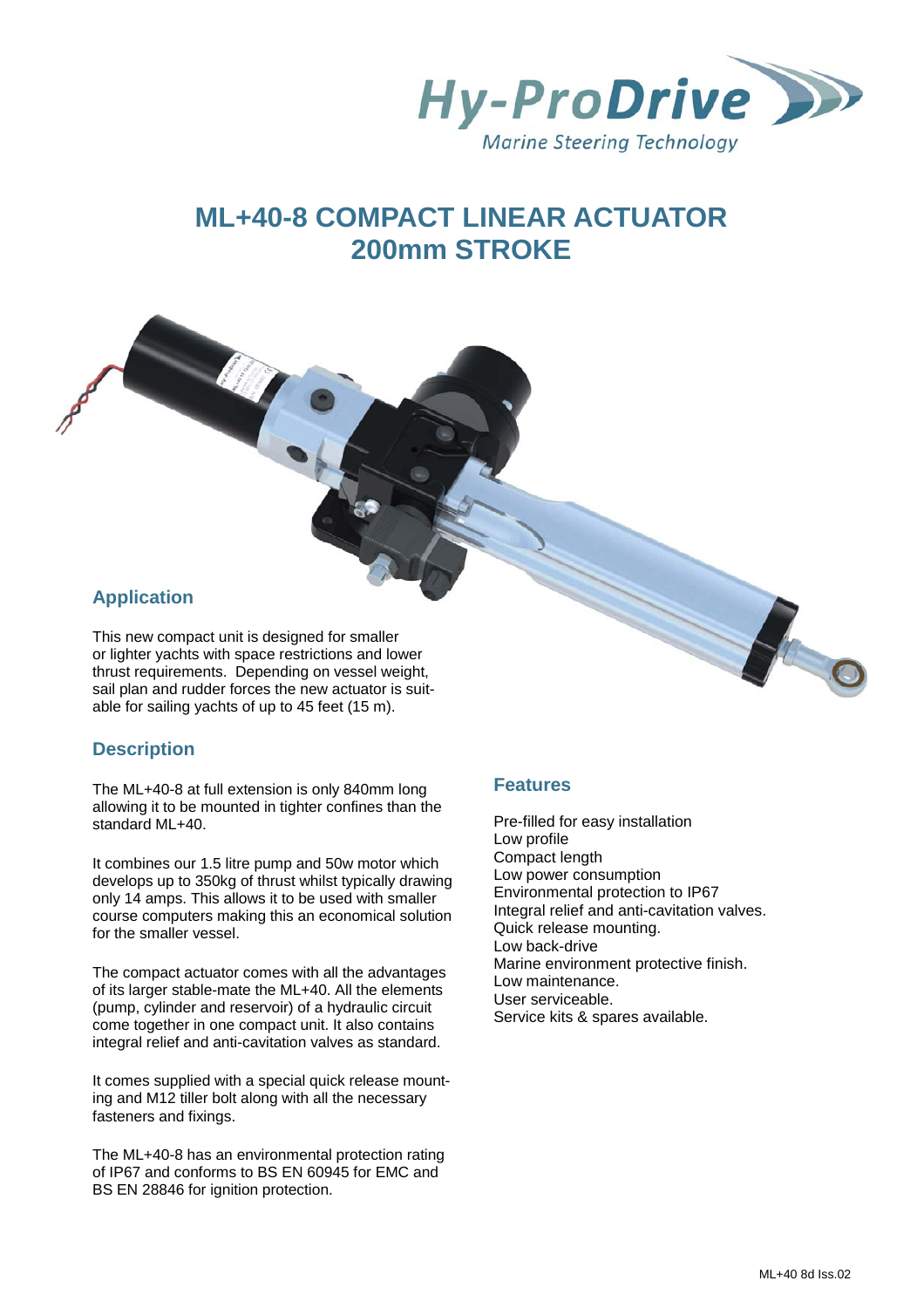



# **Technical Data**

| Voltage                                                            | 12 VDC                                |                                                                     |                                               |
|--------------------------------------------------------------------|---------------------------------------|---------------------------------------------------------------------|-----------------------------------------------|
|                                                                    | Typical Amp-hour<br>60 kg at 25% duty |                                                                     | <b>Typical Current</b><br>Intermittent 350 kg |
| Current                                                            |                                       | 1.3A                                                                | 14.0 A                                        |
| Hard-over time<br>(Nominal)                                        |                                       | 12 seconds                                                          |                                               |
| Volume (average)                                                   |                                       | 234cc                                                               |                                               |
| Ingress protection<br><b>EMC Protection</b><br>Ignition Protection |                                       | IP <sub>67</sub><br>BS EN 60945:2002 (DC)<br>BS EN 28846:1993       |                                               |
| Ambient operating<br>Temperature                                   |                                       | $-15$ to $+55$ deg C                                                |                                               |
| Max Operating<br><b>Thrust</b>                                     |                                       | 350 kg (Intermittent)                                               |                                               |
| Orientation                                                        |                                       | Red lead to positive - Extends<br>Black lead to positive - Retracts |                                               |
| Clutch coil                                                        |                                       | 12 watt                                                             |                                               |
| <b>Clutch connection</b>                                           |                                       | DIN 43650 (6-8 mm cable)                                            |                                               |
| Fluid                                                              |                                       | ISO VG10 to VG40 hydraulic<br>mineral fluid to ISO 6743-4 HV        |                                               |
|                                                                    |                                       | fluids are suitable:<br>Fuchs Renolin B 15 HV1<br>Seastar HA5430    | The following commercial                      |
| Weight                                                             |                                       | 8 kg                                                                |                                               |

# **Order Code**